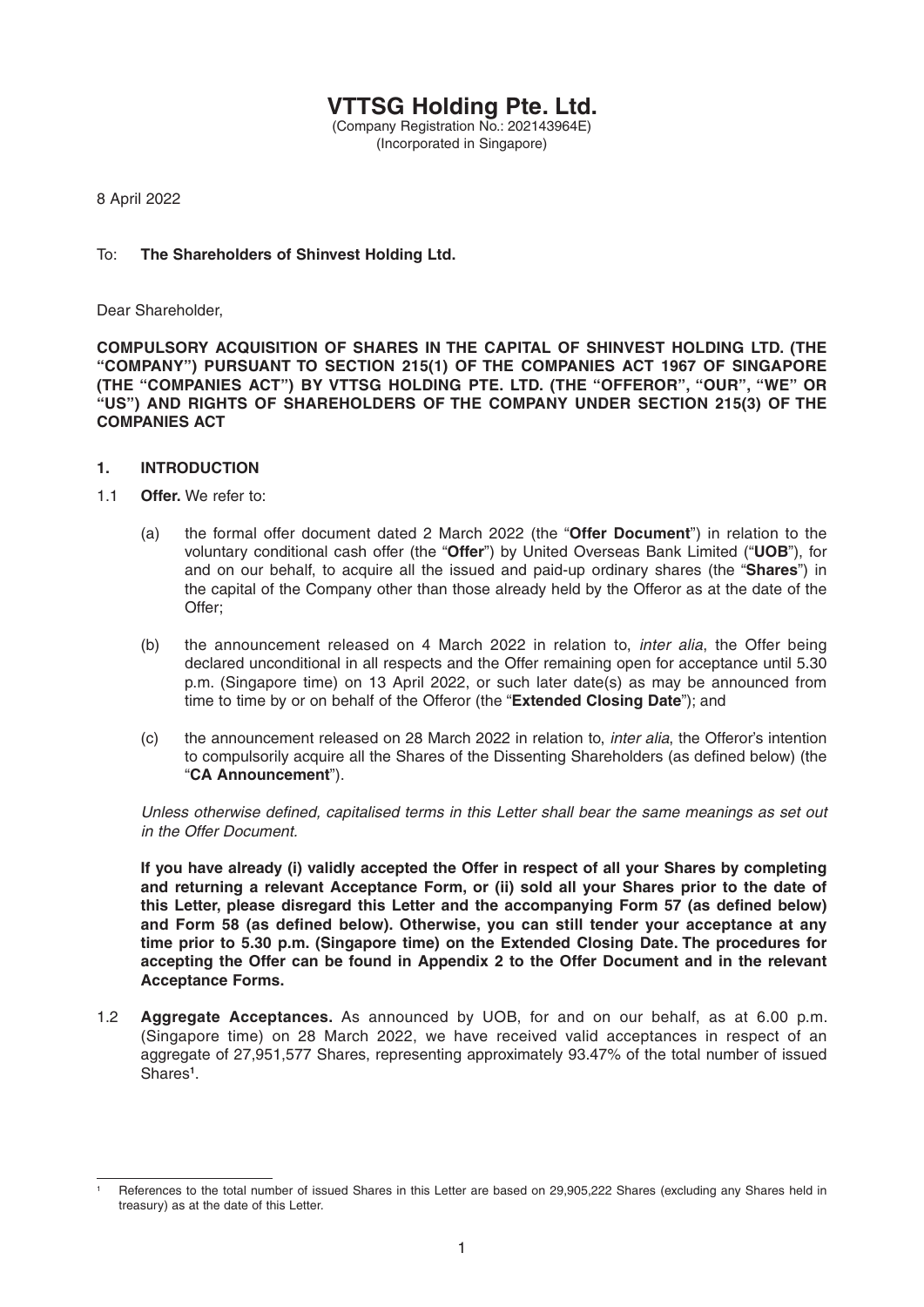1.3 **Compulsory Acquisition.** Pursuant to Section 215(1) of the Companies Act, as we have received valid acceptances pursuant to the Offer (or otherwise acquired Shares during the period when the Offer is open for acceptance) in respect of not less than 90% of the Shares (other than those already held by us, our related corporations or our respective nominees as at the date of the Offer and excluding any Shares held in treasury), we are entitled to, and intend to, exercise our right under Section 215(1) of the Companies Act to compulsorily acquire all the Shares of the Shareholders who have not accepted the Offer (the "**Dissenting Shareholders**"), on the same terms as those offered under the Offer.

## **2. COMPULSORY ACQUISITION UNDER SECTION 215(1) OF THE COMPANIES ACT**

2.1 **Dissenting Shareholder.** According to the records maintained by The Central Depository (Pte) Limited ("**CDP**") and/or In.Corp Corporate Services Pte. Ltd. ("**Registrar**"), as the case may be, you may not have accepted the Offer. Accordingly, we are writing to inform you that we are exercising our right under Section 215(1) of the Companies Act to acquire all the Shares held by you at the Offer Price of S\$3.50 for each Share that you own (the "**Offer Consideration**"). We enclose, for this purpose, a Notice to Dissenting Shareholder in the form prescribed under the Companies Act ( "**Form 57**").

**Please disregard this Letter and the accompanying Form 57 and Form 58 (as defined below) if you have already (a) validly accepted the Offer in respect of all your Shares, or (b) sold all your Shares prior to the date of this Letter.**

- 2.2 **Compulsory Acquisition.** We intend to exercise the right of compulsory acquisition to acquire all the Shares held by you on or after 9 May 2022 (the "**Exercise Date**"), being the date falling after the expiration of one month after the date on which Form 57 is given, subject to and on the terms set out in the enclosed Form 57.
- 2.3 **Registration of Transfer.** On or after the Exercise Date, upon the payment of the Offer Consideration to the Company by us, the Company will cause to be transferred to us all the Shares held by you and register us as the holder of all those Shares as soon as practicable. The Offer Consideration will be held by the Company on trust for you in a separate bank account to be established by the Company.
- 2.4 **Settlement.** Subject to and in accordance with the provision of Section 215(1) of the Companies Act and the terms set out in Form 57, as soon as practicable after the Exercise Date:
	- (a) if your Shares are held through a Securities Account maintained with CDP, CDP will, on behalf of the Company, despatch remittance via CDP's Direct Crediting Service to credit into your designated bank account for Singapore Dollars for the appropriate amount of the Offer Consideration payable in respect of your Shares, or in such other manner as you may have agreed with CDP for the payment of any cash distributions; and
	- (b) if your Shares are held in scrip form, the Registrar will, on behalf of the Company, despatch remittance in the form of a Singapore Dollar crossed cheque for the appropriate amount of the Offer Consideration payable to you in respect of your Shares and sent by ordinary post to your address maintained in the Register, at your own risk.
- 2.5 **No Action Needed.** You need not take any action in relation to Form 57 to effect the transfer of your Shares and to entitle you to payment for your Shares, which payment will be made to you in accordance with paragraphs 2.3 and 2.4 above.

# **3. RIGHTS UNDER SECTION 215(3) OF THE COMPANIES ACT**

3.1 **Non-Assenting Shareholder.** Under Section 215(3) of the Companies Act, you have the right to require us to acquire your Shares. In connection therewith, a Notice to Non-Assenting Shareholder in the form prescribed under the Companies Act ( "**Form 58**") is enclosed with this Letter. Subject to